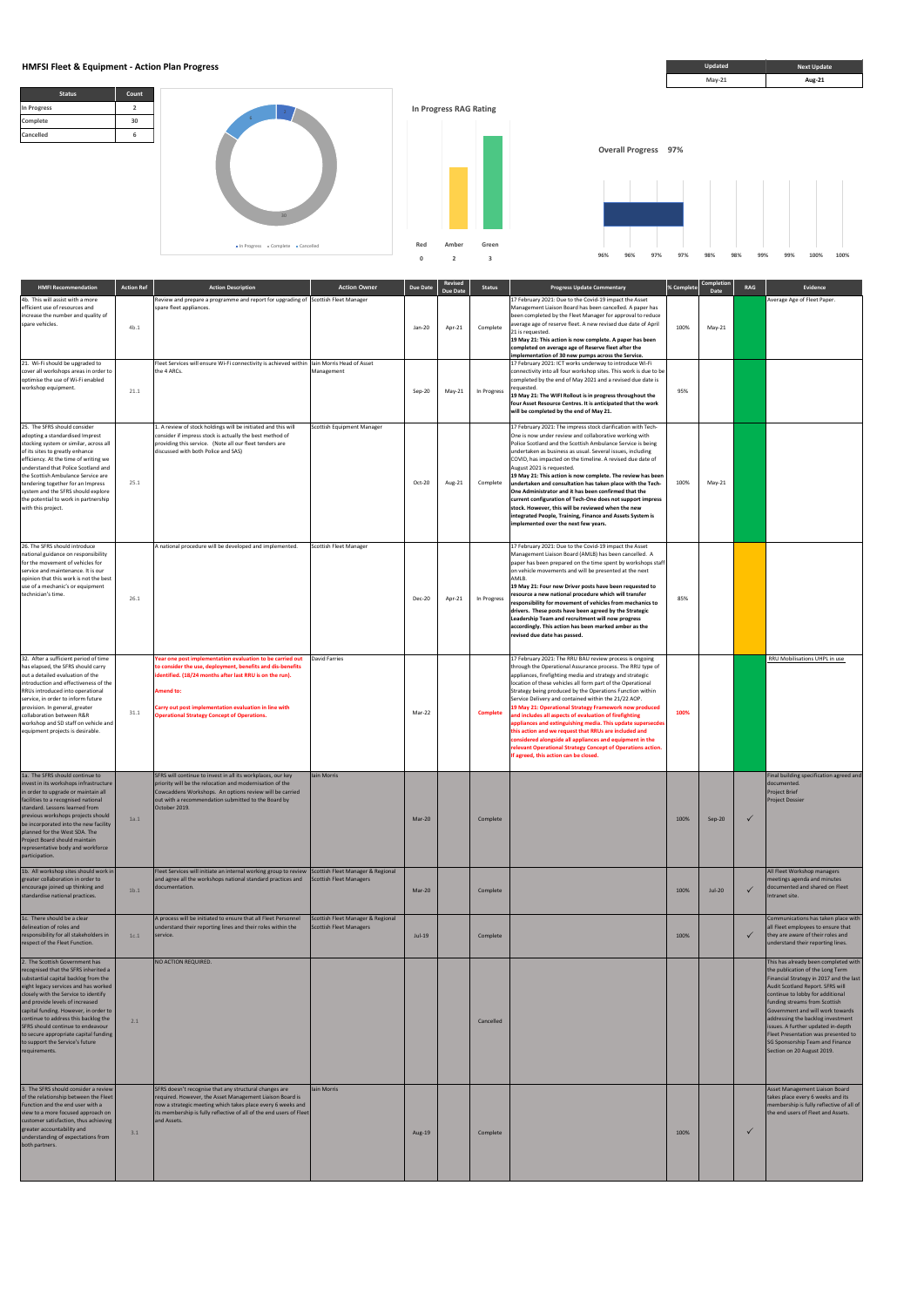| 4a. New concept vehicles and<br>equipment should be thoroughly<br>trialled and evaluated in order to<br>ensure suitability, quality and Best<br>Value before further roll-out. They<br>should also be assessed for their<br>impact on equality. New vehicle<br>projects should incorporate a<br>planned multi-departmental timeline<br>to streamline a smooth transition<br>into service.               | 4a.1  | Ensure that all stakeholder departments are involved within<br>the specification procurement and deployment of all new<br>concept appliances.                                                                                                                                    | <b>Fleet Manager</b>                    | $Jul-19$      | Complete  | 100% |               | $\checkmark$ | This is now a standard approach for<br>the User Intelligence Group (UIG) that<br>form the specification and<br>procurement process. Any new<br>concept vehicle or vehicles will be<br>authorised and commissioned at the<br>Asset Management Liaison Board.<br>Full project management procedures<br>will be deployed to ensure their<br>efficient and collective deployment<br>across the service. |
|---------------------------------------------------------------------------------------------------------------------------------------------------------------------------------------------------------------------------------------------------------------------------------------------------------------------------------------------------------------------------------------------------------|-------|----------------------------------------------------------------------------------------------------------------------------------------------------------------------------------------------------------------------------------------------------------------------------------|-----------------------------------------|---------------|-----------|------|---------------|--------------|-----------------------------------------------------------------------------------------------------------------------------------------------------------------------------------------------------------------------------------------------------------------------------------------------------------------------------------------------------------------------------------------------------|
| 5. The driver training fleet should be<br>modernised to increase reliability<br>and include vehicles with new<br>technology, so drivers can develop<br>appropriate skills from the outset or<br>to meet the requirements of new<br>technology.                                                                                                                                                          | 5.1   | Review and prepare a programme and report for upgrading of Scottish Fleet Manager<br><b>TED Driver Training appliances</b>                                                                                                                                                       |                                         | Mar-20        | Complete  | 100% | <b>Jul-20</b> | $\checkmark$ | 3 new appliances dedicated to Driver<br>training fleet along with refreshed<br>roll-on fleet.                                                                                                                                                                                                                                                                                                       |
| 6. The strategy for technology<br>employed in the governance,<br>management and control of assets<br>should be reviewed to produce and<br>implement a modernised, standard<br>approach for all stakeholders.                                                                                                                                                                                            | 6.1   | Asset Management will review and introduce a new or<br>upgraded electronic asset management system.                                                                                                                                                                              | Iain Morris                             | Mar-20        | Complete  | 100% | $Jul-20$      | $\checkmark$ | Version 9 of Tranman implemented<br>and training complete.                                                                                                                                                                                                                                                                                                                                          |
| 7a. All workshop managers should<br>incorporate condition scoring into<br>their fleet governance to better<br>inform vehicle replacement<br>assessment, rather than age alone.                                                                                                                                                                                                                          | 7a.1  | The Regional Scottish Fleet Managers will introduce and<br>monitor the national condition scoring within the ARCs that<br>currently aren't recording this.                                                                                                                       | <b>Regional Scottish Fleet Managers</b> | Aug-19        | Complete  | 100% |               | $\checkmark$ | Process now deployed across all of<br>the 4 ARCs.                                                                                                                                                                                                                                                                                                                                                   |
| 7b. The SFRS should review its<br>Transport Strategy to better reflect<br>the inclusion of condition scoring into<br>the overall process.                                                                                                                                                                                                                                                               | 7b.1  | The Scottish Fleet Manager will review the strategy and ensure Scottish Fleet Manager<br>that condition scoring is explicit within the document.                                                                                                                                 |                                         | Aug-20        | Complete  | 100% | Oct-20        | $\checkmark$ | New Standard inspection sheet with<br>revised condition scoring<br>implemented in all vehicle workshops.                                                                                                                                                                                                                                                                                            |
| 8. The SFRS should embrace greater<br>interdepartmental collaboration in<br>respect of procurement of new<br>vehicles and equipment with more<br>focus on workshop and end user<br>involvement. This should include<br>multi-departmental evaluation<br>following each procurement process,<br>in order to compile organisational<br>learning to inform and improve<br>future project management.       | 8.1   | NO ACTION REQUIRED. This is already captured and is covered<br>under Recommendation 4. The actions that SFRS has taken to<br>address this are the same as recorded for this<br>recommendation.                                                                                   |                                         |               | Cancelled |      |               |              | See recommendation 4.                                                                                                                                                                                                                                                                                                                                                                               |
| 9. The SFRS should continue to<br>ensure efficient workforce planning<br>in respect to procurement staff with<br>the monitoring of market allowances<br>and horizon scanning for efficient<br>succession planning. In order to ease<br>capacity issues, the SFRS should<br>investigate opportunities for<br>collaborative procurement with<br>other public-sector bodies where<br>there is commonality. | 9.1   | NO ACTION REQUIRED. Situation has altered or changed<br>considerably since the audit review.                                                                                                                                                                                     |                                         |               | Cancelled |      |               |              | SFRS monitors market allowances on<br>a two year basis and where there is a<br>change in the market demand this can<br>be referred to market allowance<br>panel outside this time horizon.<br>SFRS currently seeks opportunities for<br>collaboration and will continue with<br>this requirement.                                                                                                   |
| 10. The Procurement Department<br>should work closely with TED in the<br>inclusion of training packages within<br>procurements to benefit all aspects<br>of training. TED should then manage<br>its provision.                                                                                                                                                                                          | 10.1  | NO ACTION REQUIRED. Situation has altered or changed<br>considerably since the audit review.                                                                                                                                                                                     |                                         |               | Cancelled |      |               |              | All stakeholders are included in the<br>UIG and TED requirements are<br>incorporated where required.                                                                                                                                                                                                                                                                                                |
| 11. The Procurement Department<br>should work closely with workshops<br>managers to maintain a quick and<br>easy method of authorising the<br>throughput of spare parts to reduce<br>the time that vehicles are out of<br>service awaiting spare parts sign off.                                                                                                                                        | 11.1  | NO ACTION REQUIRED Situation has altered or changed<br>considerably since the audit review.                                                                                                                                                                                      |                                         |               | Cancelled |      |               |              | SFRS has a set of internal controls that<br>ensures orders above £4,000 are<br>routed to procurement to confirm<br>contracts are in place. This<br>requirement will continue as to<br>remove could lead to breech in<br>standing orders and procurement<br>legislation.                                                                                                                             |
| 12. The SFRS should investigate<br>further collaboration opportunities<br>with emergency service partners. For<br>example, shared maintenance and<br>repair contracts in remote areas,<br>shared workshops space, shared peer<br>review and quality assurance and<br>procurement of spare parts.                                                                                                        | 12.1  | SFRS will strengthen its relationships with all the other<br>emergency service partners and create a shared services<br>activity schedule on our intranet site.                                                                                                                  | Iain Morris                             | Mar-20        | Complete  | 100% | $Jul-20$      | $\checkmark$ | Joint Asset Sharing Group agenda and<br>minutes.                                                                                                                                                                                                                                                                                                                                                    |
| 13a. The SFRS should undertake a<br>review of working practices within<br>the Fleet Function with a view to<br>maximising overall staff output,<br>improve staff development, secure<br>Best Value and improve staff morale.                                                                                                                                                                            | 13a.1 | A review will be initiated by the Regional Managers to look at Scottish Fleet Managers & Regional<br>all working practices and to agree and implement a new<br>national performance based process. All the appraisal<br>interviews will be completed and action plans developed. | <b>Scottish Fleet Managers</b>          | Mar-20        | Complete  | 100% | Mar-20        | $\checkmark$ | A series of performance reporting<br>tiles have been implemented into the<br>fleet management system.                                                                                                                                                                                                                                                                                               |
| 13b. The SFRS should also consider a<br>national on-call procedure for<br>mechanics.                                                                                                                                                                                                                                                                                                                    | 13b.1 | Fleet Service s will develop a new national on call procedure<br>for mechanics.                                                                                                                                                                                                  | <b>Scottish Fleet Manager</b>           | <b>Dec-20</b> | Cancelled | 100% |               |              | Following discussions with<br>representative bodies colleagues at<br>the Trade Union Liaison meeting on<br>23 June 2020 it was agreed that the<br>stand-by arrangements should be<br>maintained as area specific. This<br>action is no longer required.                                                                                                                                             |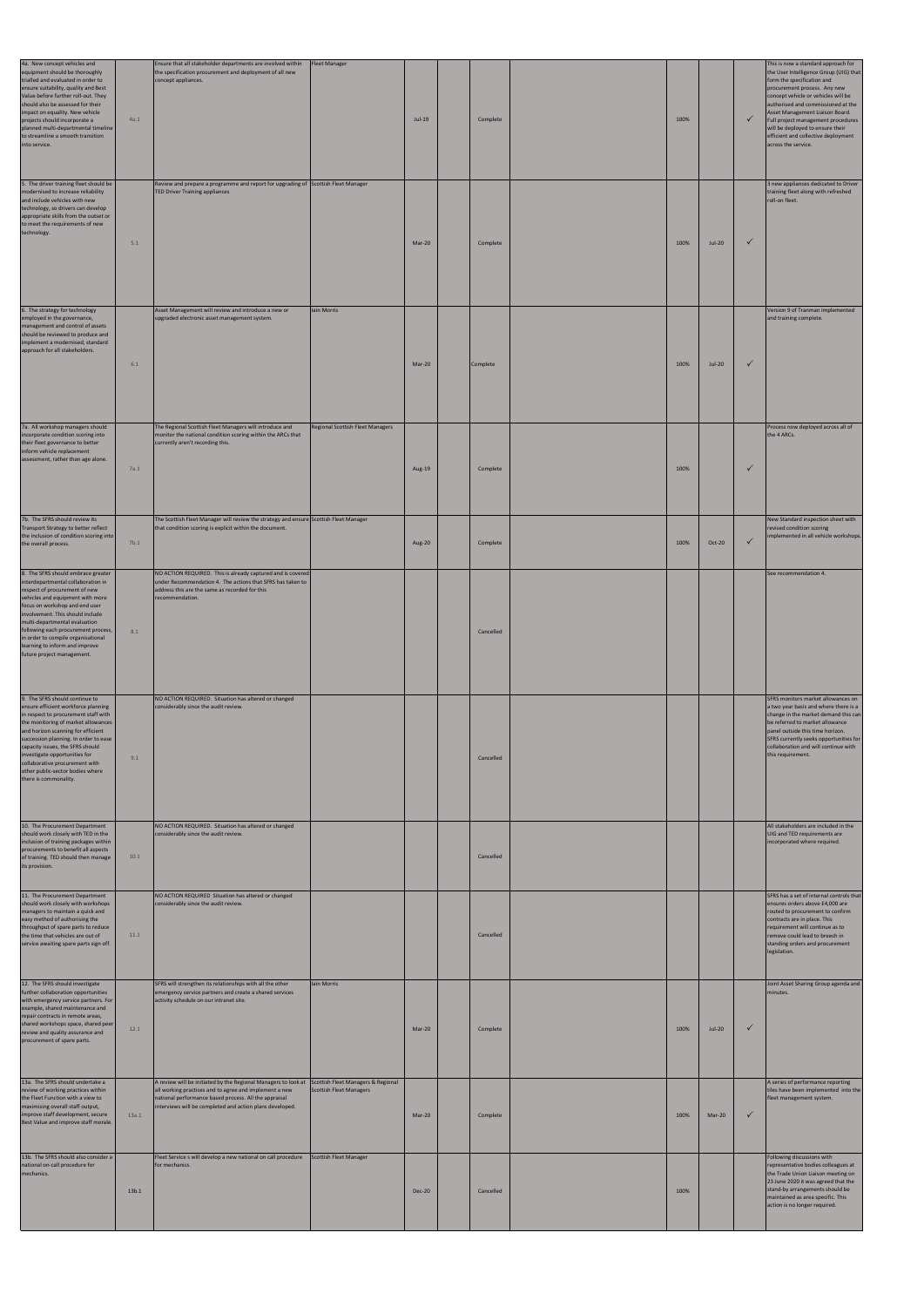| 14a. The SFRS should closely monitor<br>retirement profiles and recruit<br>effectively to avoid long-term staff<br>reduction and a resultant decrease in<br>production.                                                                                                                                                                                                                                                                                                                       | 14a.1 | A succession plan will be developed and a report presented to Scottish Fleet Manager<br>Director of FCS for consideration.                                                                                                                                                                      |                                                                     | Mar-20        |        | Complete | 100% |          | $\checkmark$ | Report on age profile of staff is now<br>completed.                                                                                                                                                       |
|-----------------------------------------------------------------------------------------------------------------------------------------------------------------------------------------------------------------------------------------------------------------------------------------------------------------------------------------------------------------------------------------------------------------------------------------------------------------------------------------------|-------|-------------------------------------------------------------------------------------------------------------------------------------------------------------------------------------------------------------------------------------------------------------------------------------------------|---------------------------------------------------------------------|---------------|--------|----------|------|----------|--------------|-----------------------------------------------------------------------------------------------------------------------------------------------------------------------------------------------------------|
| 14b. The SFRS should also<br>investigate the use of<br>apprenticeships within the Fleet<br>Function to promote a skilled<br>workforce for the future.                                                                                                                                                                                                                                                                                                                                         | 14b.1 | The Head of Asset Management will review and explore the<br>possibility of introducing several apprenticeships across the 4<br>ARCS.                                                                                                                                                            | <b>Scottish Fleet Manager</b>                                       | Aug-19        |        | Complete | 100% |          | $\checkmark$ | Funding has been secured for four<br>apprentices, one for each ARCS. New<br>apprentice posts have been secured.                                                                                           |
| 15. The SFRS should consider what<br>information the Fleet Function shares<br>in terms of performance<br>management and consider whether it<br>best meets the needs of its<br>customers.                                                                                                                                                                                                                                                                                                      | 15.1  | Fleet Services will prepare a new suit of KPIs and these will be lain Morris & Scottish Fleet Manager<br>submitted and discussed at the AMLB for monitoring.                                                                                                                                    |                                                                     | Mar-20        |        | Complete | 100% |          |              | <b>KPIs</b>                                                                                                                                                                                               |
| 16. The Fleet H&S handbook should<br>be implemented across all workshops<br>sites. This would assist in workshops<br>staff embracing cultural<br>improvement in H&S and increasing<br>near miss reporting in order to<br>maximise organisational learning.                                                                                                                                                                                                                                    | 16.1  | Fleet services will produce and issue a new revised Health and Scottish Fleet Manager<br>Safety Handbook.                                                                                                                                                                                       |                                                                     | Aug-19        |        | Complete | 100% |          | $\checkmark$ | Revised Health and Safety Handbook<br>has been issued.                                                                                                                                                    |
| 17. A training plan stemming from<br>the H&S training gap analysis should<br>be fully implemented for workshops<br>managers in order to mitigate this<br>organisational risk. Also, a gap<br>analysis on H&S training should be<br>carried out for mechanics and<br>equipment staff in order to design<br>and implement a training plan which<br>will again mitigate organisational<br>risk.                                                                                                  | 17.1  | A Health and Safety Gap analysis will be completed and a<br>training plan will be developed and implemented across all<br>four ARCs.                                                                                                                                                            | Scottish Fleet Manager & Regional<br><b>Scottish Fleet Managers</b> | $May-20$      |        | Complete | 100% | May-20   | $\checkmark$ | Training Matrix for all Health & Safety<br>training requirements developed and<br>implemented along with National<br>Health & Safety action plan.                                                         |
| 18. The SFRS having invested in an<br>upgraded version, should fully assess<br>whether Tranman is a suitable<br>platform on which to build the<br>management of all of its hard assets<br>for the future. If so, it should give due<br>consideration to future proof the<br>system by the introduction of, a<br>national standard for its usage. This<br>should be supported by a thorough<br>data cleansing programme and a<br>training package for all staff who are<br>required to use it. | 18.1  | SFRS has considered Tranman to be the platform for its fleet<br>asset base for the foreseeable future. A new version (9) will be Scottish Fleet Managers<br>introduced and a full data cleanse will be initiated. This will<br>also include a single operational process across all SFRS Sites. | Scottish Fleet Manager & Regional                                   | Mar-20        |        | Complete | 100% | $Jul-20$ | $\checkmark$ | Roll out of Tranman Version 9 across<br>all workshop sites is complete along<br>with a training package to all users.<br>Tranman Version 9 working group<br>minutes available on Fleet sharepoint<br>site |
| 19. The SFRS should explore with<br>vehicle and equipment providers, the<br>provision of a cover sheet which<br>would detail all data input<br>requirements for Tranman, including<br>all separate warranties to allow for<br>simple, standardised upload onto<br>Tranman.                                                                                                                                                                                                                    | 19.1  | A standard procedure/process will be developed by Fleet<br>Services and implemented                                                                                                                                                                                                             | R&D Support Officer                                                 | Mar-20        |        | Complete | 100% | $Jul-20$ | $\checkmark$ | Standard pre-delivery inspection<br>sheet.                                                                                                                                                                |
| 20. As long as the SFRS continue to<br>use Tranman it should ensure that it<br>is interfaced with Technology One in<br>order to accurately manage budgets<br>and recognise full life costs.                                                                                                                                                                                                                                                                                                   | 20.1  | This is aligned to ACTION 15 Above and will form part of the<br>KPIs                                                                                                                                                                                                                            | Iain Morris Head of Asset<br>Management                             | Mar-20        |        | Complete | 100% | Mar-20   | $\checkmark$ |                                                                                                                                                                                                           |
| 22. A tracking system should be<br>considered for the full fleet in order<br>to improve efficiency in tracking and<br>managing vehicle stock, the security<br>of lone workers and to guard against<br>vehicle misuse and theft.                                                                                                                                                                                                                                                               | 22.1  | An AVLS system this will be deployed across all the light fleet<br>for better utilisation of the fleet.                                                                                                                                                                                         | <b>Scottish Fleet Manager</b>                                       | Jun-19        |        | Complete | 100% |          | $\checkmark$ | AVLS system has been deployed<br>across the light fleet.                                                                                                                                                  |
| 23. Vehicle servicing in all areas<br>should be fully audited in order to<br>identify any major omissions, with an<br>action plan generated to mitigate<br>organisational risk. This should be<br>coupled with a full evaluation of the<br>vehicle maintenance schedule and<br>inspection sheets in order to fully<br>assess their suitability and cost<br>effectiveness over the long-term.                                                                                                  | 23.1  | A new independent audit and review section will be<br>introduced to review and audit all the ARCs documentation<br>and schedules.                                                                                                                                                               | Iain Morris Head of Asset<br>Management                             | $May-20$      | Sep-20 | Complete | 100% | Aug-20   | $\checkmark$ | Asset Management project<br>governance staff trained in<br>requirements to audit by the FTA.                                                                                                              |
| 24. Workshops managers should<br>ensure the availability and visibility<br>of vehicle maintenance schedules so<br>that SD can implement measures to<br>limit the operational impact of<br>vehicle reductions or changeovers.<br>The availability and location of this<br>schedule should be advertised to all<br>end users.                                                                                                                                                                   | 24.1  | 1. A new procedure will be developed in conjunction with<br>Service Area DACOS, to ensure that transparency and<br>efficiency is achieved with regards to scheduling of services.                                                                                                               | <b>Scottish Fleet Manager</b>                                       | <b>Dec-19</b> |        | Complete | 100% | $Jul-20$ | $\checkmark$ | Intranet access to all station<br>personnel has been granted whereby<br>they can view open jobs and length of<br>time vehicle has been in the<br>workshop.                                                |

| 27. Consideration should be given to<br>grouping vehicle inspections in<br>remote rural areas, to cut down on<br>travel time and improve efficiency.<br>Again, working in partnership with<br>other emergency services could<br>provide benefit. Consideration<br>should also be given to outsourcing<br>more work in remote rural areas,<br>when it is not cost effective to do so<br>in-house | 27.1 | A review of the rural servicing schedules will be initiated and<br>consider the recommendations stated.                                                                                                                                                                                                     | <b>Scottish Fleet Manager</b>                                       | $Jun-19$ | Complete | 100% | $\checkmark$ | All the schedules have been reviewed<br>and realigned to minimise disruption.                                                                       |
|-------------------------------------------------------------------------------------------------------------------------------------------------------------------------------------------------------------------------------------------------------------------------------------------------------------------------------------------------------------------------------------------------|------|-------------------------------------------------------------------------------------------------------------------------------------------------------------------------------------------------------------------------------------------------------------------------------------------------------------|---------------------------------------------------------------------|----------|----------|------|--------------|-----------------------------------------------------------------------------------------------------------------------------------------------------|
| 28. Policy needs to be clear on the<br>requirement, or not, of TED led driver<br>familiarisation when driving an<br>unfamiliar appliance. This aspect has<br>been a contributory factor of<br>appliance availability issues and in<br>particular the use and movement of<br>spare appliances around the country                                                                                 | 28.1 | Refer to the MORR policy/Driver Handbook. Currently, there<br>is a need for staff to undertake driver [familiarisation] training<br>when staff are required to drive unfamiliar appliances. This is<br>considered when new vehicles enter the service and, as part of<br>the appliance relocation strategy. | <b>DACO Training</b>                                                | $Jun-19$ | Complete | 100% | $\checkmark$ | Performance of driver training<br>competencies incorporated with<br>Training and Employee Development<br>performance management processes.          |
| 29. Clarity should be given over who<br>line manages equipment technicians<br>in order to satisfy clear governance<br>of their role.                                                                                                                                                                                                                                                            | 29.1 | A process will be initiated to ensure that all Fleet Personnel<br>understand their reporting lines and their roles within the<br>service.                                                                                                                                                                   | Scottish Fleet Manager & Regional<br><b>Scottish Fleet Managers</b> | $Jul-19$ | Complete | 100% | $\checkmark$ | Communications has taken place with<br>ALL Fleet Employees to ensure that<br>they are aware of their roles and<br>understand their reporting lines. |